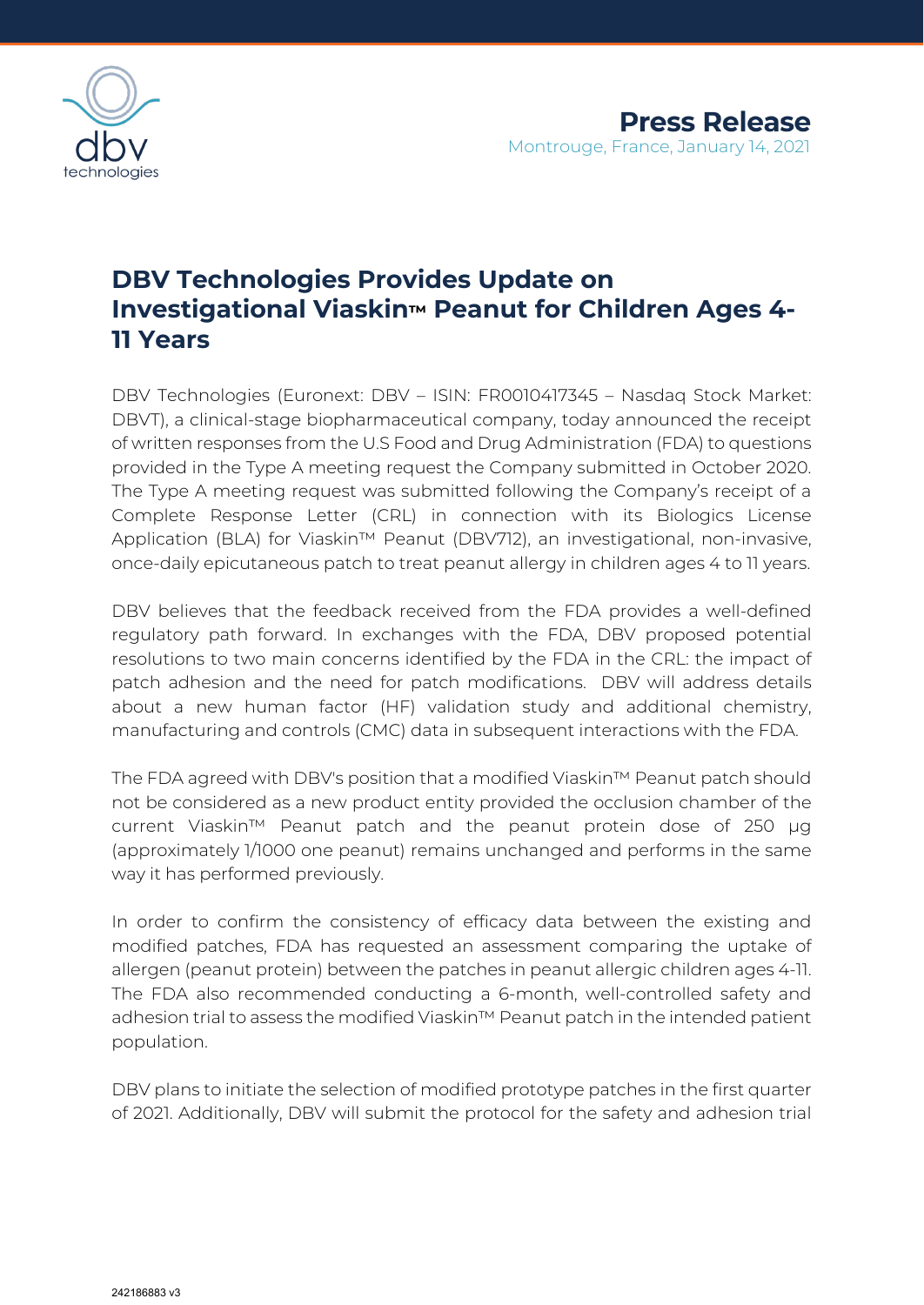

in children with peanut allergy to FDA for review and comments in the second quarter of 2021 before initiating the trial.

"*We are very encouraged by the positive feedback received from the FDA, and we appreciate the clarity provided*," stated Daniel Tassé, Chief Executive Officer of DBV Technologies. "*I want to thank the DBV team for their dedication in working to address the FDA's findings over the past few months. We intend to advance a remediation plan for Viaskin*™ *Peanut and work closely with FDA to review protocols and re-file our BLA as soon as possible, so that we can bring Viaskin*™ *Peanut, if approved, to patients suffering from peanut allergies.*"

"*We look forward to working with our investigators, clinical trial sites, and key stakeholders as we continue in our development of investigational Viaskin*™ *Peanut*," said Dr. Pharis Mohideen, Chief Medical Officer of DBV Technologies. "*Everyone at DBV remains highly committed to the possibility of bringing this innovative treatment option to patients and families.*"

Based on the guidance received from the FDA and DBV's plans to implement such guidance, DBV continues to expect that the organization-wide cost reduction measures resulting from its previously announced global restructuring plan will extend its cash runway to the second half of 2022.

The Company will host a conference call and webcast to discuss this update on Thursday, January 14, 2021 at 5:00 PM ET (11:00 PM CET). To participate in this conference call, please dial (866) 939-3921 (US Toll-free) or (678) 302-3550 (US Toll). To access the call using an international dial-in number, please see this link: [https://www.yourconferencecenter.com/AlternateNumbers/alternatenumbers.asp](https://www.yourconferencecenter.com/AlternateNumbers/alternatenumbers.aspx?100899&t=A&o=UAvBpvVOITNgJB) [x?100899&t=A&o=UAvBpvVOITNgJB.](https://www.yourconferencecenter.com/AlternateNumbers/alternatenumbers.aspx?100899&t=A&o=UAvBpvVOITNgJB) The reference number for this call is 50075790. A live webcast is available on DBV's website, [www.dbv-technologies.com,](https://eur03.safelinks.protection.outlook.com/?url=http%3A%2F%2Fwww.dbv-technologies.com%2F&data=04%7C01%7Cangela.marcucci%40dbv-technologies.com%7C515359fa51ff48a4913908d8b8b20cdd%7C3c89f02ae35e4e6cb1279a27fd59f5ea%7C0%7C0%7C637462422150070023%7CUnknown%7CTWFpbGZsb3d8eyJWIjoiMC4wLjAwMDAiLCJQIjoiV2luMzIiLCJBTiI6Ik1haWwiLCJXVCI6Mn0%3D%7C1000&sdata=smwpapBbKrIxOsx4oJ0opJ6NJC%2BDR2MzT9LhJkPcAHg%3D&reserved=0) under the Investor Relations & Media section and will be archived there for 30 days.

## About DBV Technologies

DBV Technologies is developing Viaskin™, an investigational proprietary technology platform with broad potential applications in immunotherapy. Viaskin is based on epicutaneous immunotherapy, or EPIT™, DBV's method of delivering biologically active compounds to the immune system through intact skin. With this new class of non-invasive product candidates, the Company is dedicated to safely transforming the care of food allergic patients. DBV's food allergies programs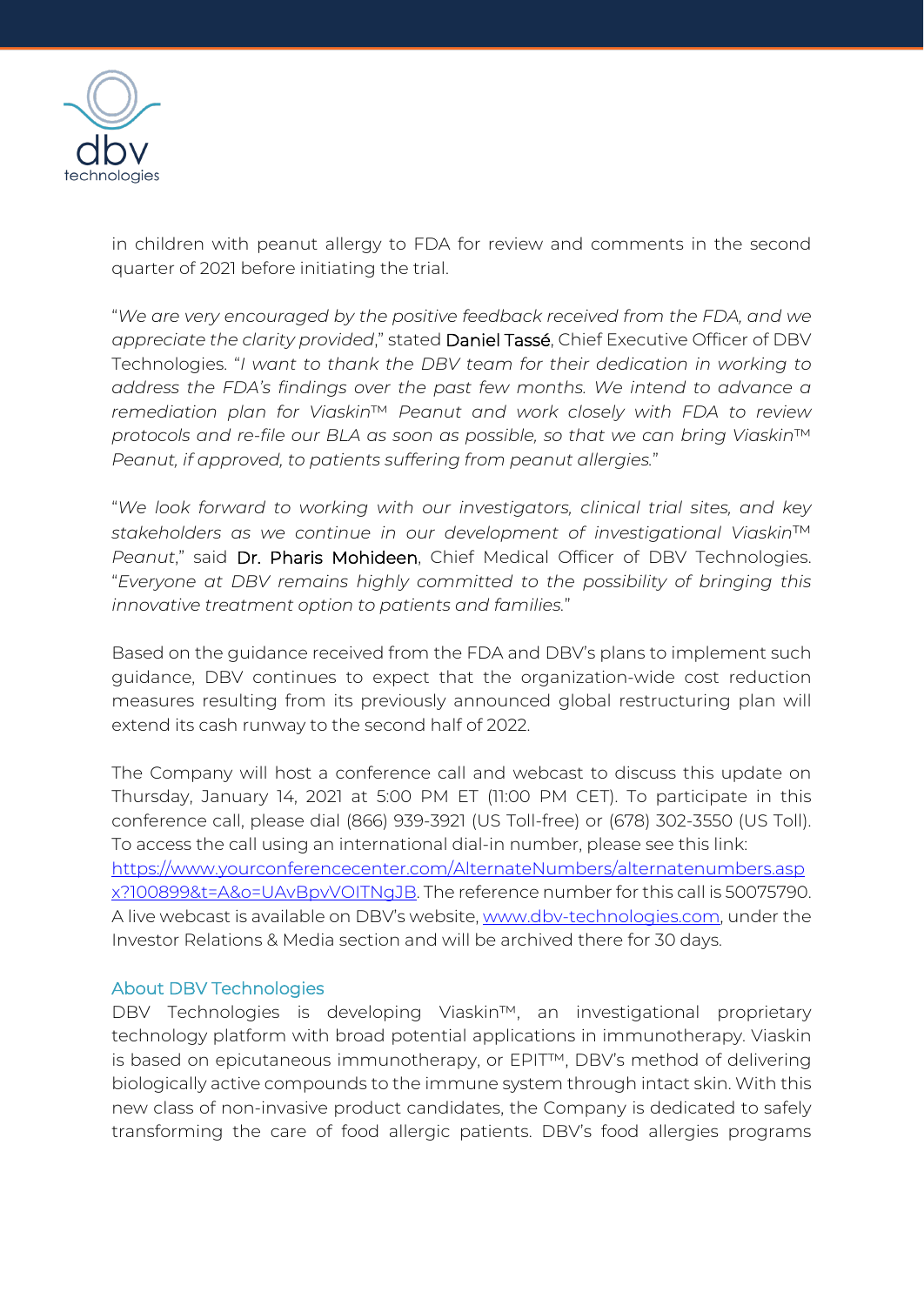

include ongoing clinical trials of Viaskin Peanut. DBV Technologies has global headquarters in Montrouge, France and offices in Bagneux, France, and North American operations in Summit, NJ and New York, NY. The Company's ordinary shares are traded on segment B of Euronext Paris (Ticker: DBV, ISIN code: FR0010417345), and the Company's ADSs (each representing one-half of one ordinary share) are traded on the Nasdaq Global Select Market (Ticker: DBVT).

## Forward Looking Statements

This press release may contain forward-looking statements and estimates, including statements regarding the design of DBV's anticipated clinical trials, the anticipated timeline for regulatory submissions and trial initiation, potential future interactions with the FDA, the potential benefits of Viaskin™ Peanut DBV's continued development of epicutaneous immunotherapy the implementation of DBV's global restructuring plan, potential cost savings anticipated from the global restructuring plan, and DBV's forecast of its cash runway. These forward-looking statements and estimates are not promises or guarantees and involve substantial risks and uncertainties. At this stage, the Company's products have not been authorized for sale in any country. Among the factors that could cause actual results to differ materially from those described or projected herein are risks to site initiation, clinical trial commencement, patient enrollment and follow-up, as well as to DBV's ability to meet other anticipated deadlines and milestones, presented by the ongoing COVID-19 pandemic; uncertainties associated generally with research and development, clinical trials and related regulatory reviews and approvals; risks related to whether results from a clinical trial will be predictive of the results of future trials; the risk that trials and studies may be delayed and may not have satisfactory outcomes; potential adverse effects arising from the testing or use of DBV's product candidates; expectations for regulatory approvals to conduct trials or to market products; and DBV's ability to successfully execute on its restructuring plans. Furthermore, the timing of any action by any regulatory agency cannot be guaranteed, particularly in light of the COVID-19 pandemic. A further list and description of risks and uncertainties that could cause actual results to differ materially from those set forth in the forward-looking statements in this press release can be found in DBV's regulatory filings with the French Autorité des Marchés Financiers, DBV's Securities and Exchange Commission filings and reports, including in the Company's Annual Report on Form 20-F for the year ended December 31, 2019, and future filings and reports by DBV. Existing and prospective investors are cautioned not to place undue reliance on these forward-looking statements and estimates, which speak only as of the date hereof. Other than as